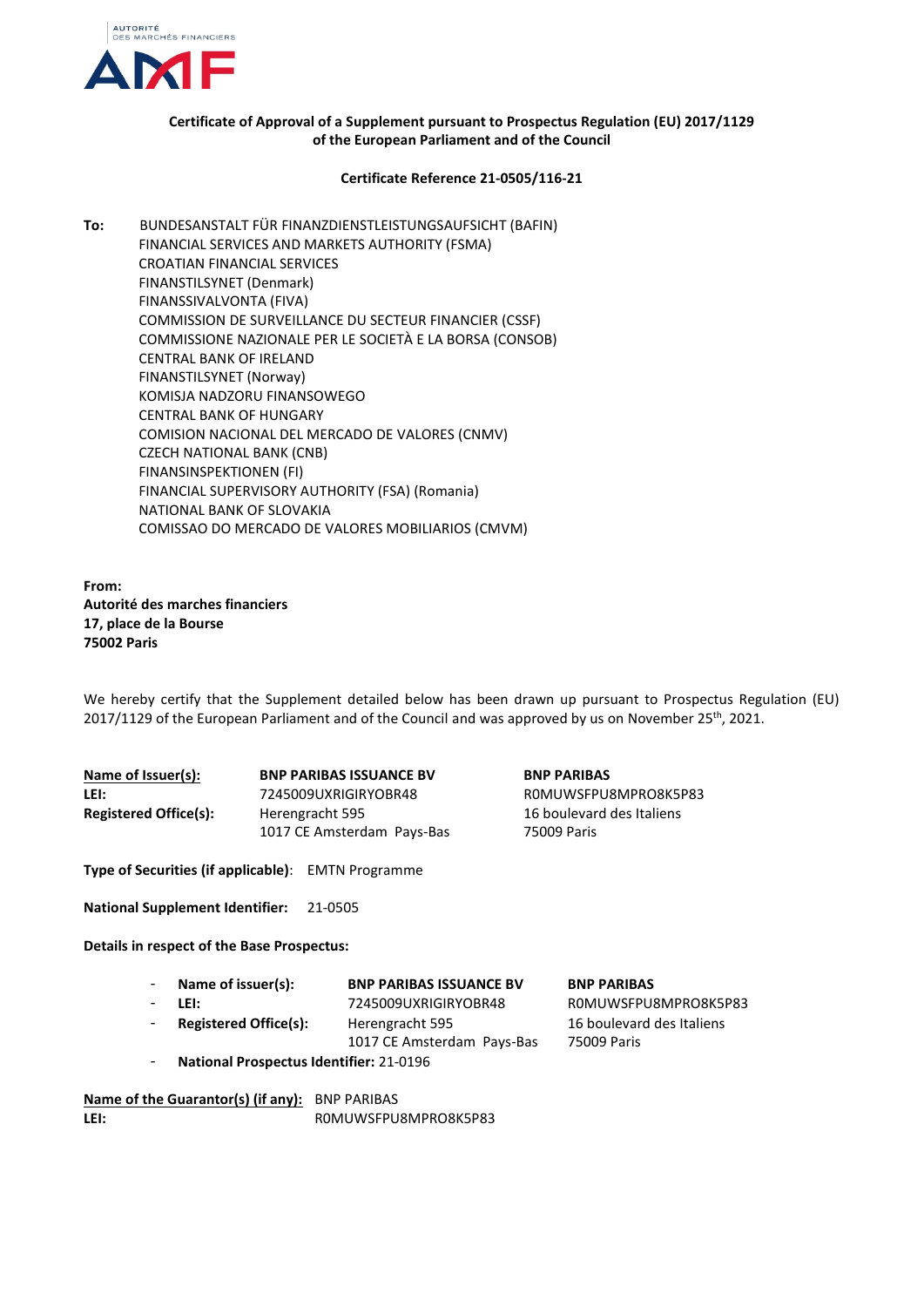

## **Signed:**

Digital signature on next page

**For and on behalf of the: Robert Ophèle Chairman**

**Date:** November 25<sup>th</sup>, 2021

**Attachment:** English supplement